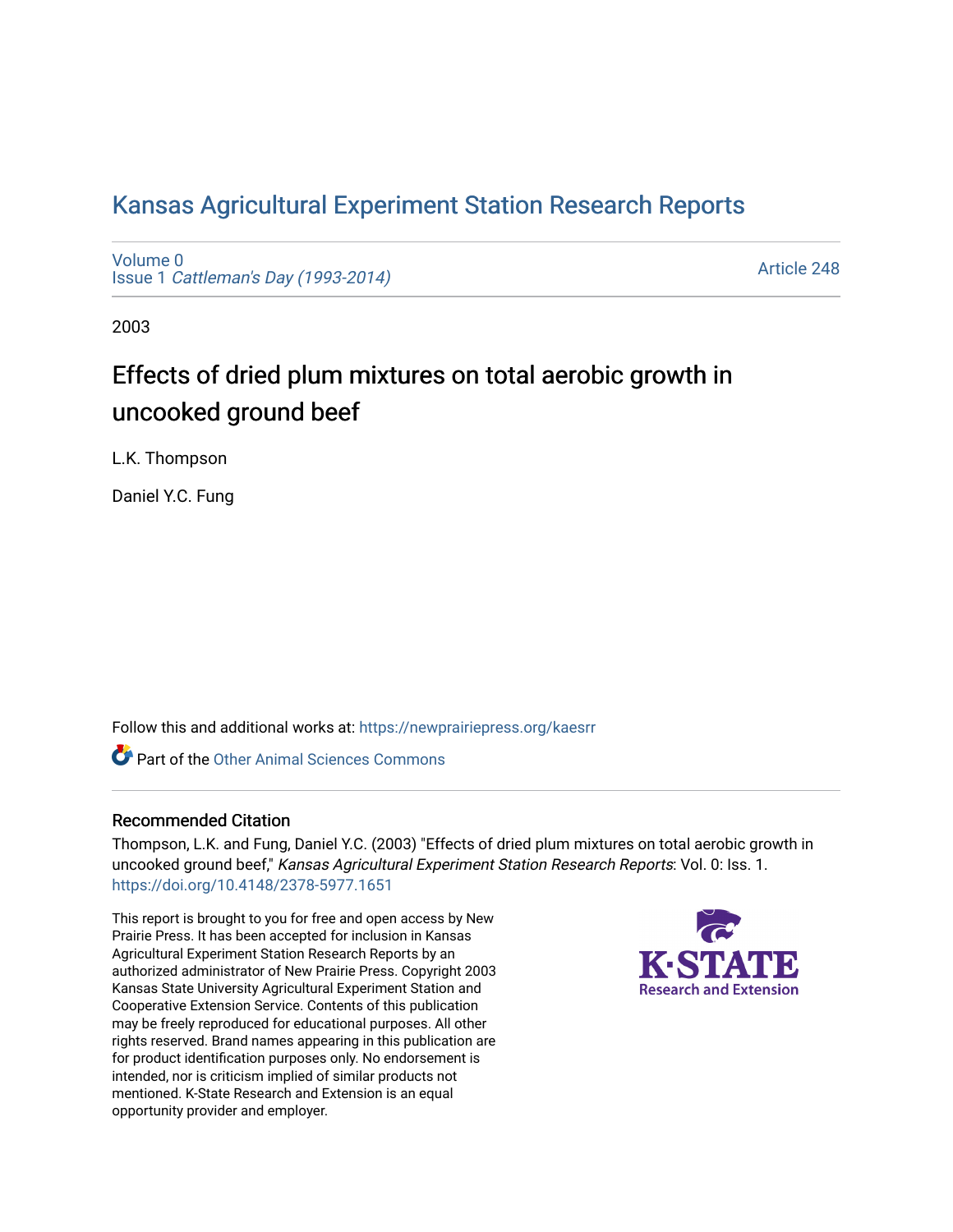# Effects of dried plum mixtures on total aerobic growth in uncooked ground beef

### **Abstract**

Spices and plant components are being used more often in food products as natural antimicrobials. Dried plums are effective antimicrobials against foodborne pathogens including Escherichia coli O157:H7. The objective of this experiment was to determine the ability of dried plum mixtures to increase the shelf life of ground beef at refrigeration temperatures. Ground beef (80% lean) was mixed with 6% dried plum mixtures and stored at 45°F. Ground meat containing any of the seven dried plum mixtures remained at the initial total aerobic count of 6 log CFU/gram after 13 days compared to 8.5 log CFU/gram at 13 days for controls (without dried plum).

## Keywords

Cattlemen's Day, 2003; Kansas Agricultural Experiment Station contribution; no. 03-272-S; Report of progress (Kansas State University. Agricultural Experiment Station and Cooperative Extension Service); 908; Beef; Dried plum mixtures; Aerobic growth; Uncooked ground beef

## Creative Commons License



This work is licensed under a [Creative Commons Attribution 4.0 License](https://creativecommons.org/licenses/by/4.0/).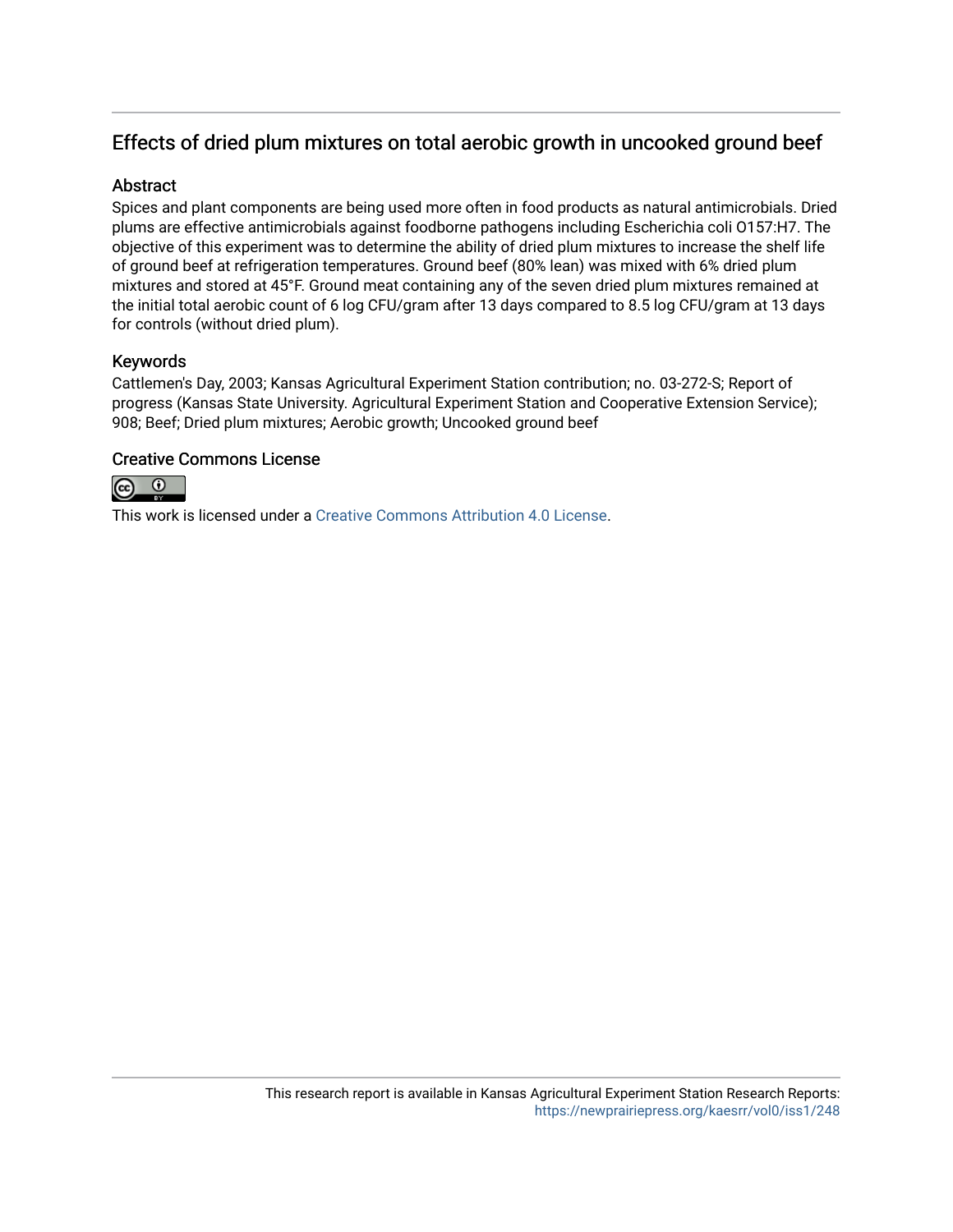#### **EFFECTS OF DRIED PLUM MIXTURES ON TOTAL AEROBIC GROWTH IN UNCOOKED GROUND BEEF**

*L. K. Thompson and D.Y.C. Fung*

#### **Summary**

 Spices and plant components are being used more often in food products as natural antimicrobials. Dried plums are effective antimicrobials against foodborne pathogens including *Escherichia coli* O157:H7. The objective of this experiment was to determine the ability of dried plum mixtures to increase the shelf life of ground beef at refrigeration temperatures. Ground beef (80% lean) was mixed with 6% dried plum mixtures and stored at 45°F. Ground meat containing any of the seven dried plum mixtures remained at the initial total aerobic count of 6 log CFU/gram after 13 days compared to 8.5 log CFU/gram at 13 days for controls (without dried plum).

#### **Introduction**

 The greater surface area of ground meat enables increased natural flora, particularly psychrotrophic spoilage organisms. One approach for controlling spoilage organisms is to use natural food ingredients. Approved food additives with dual function as antioxidants and antimicrobials, such as phenolic antioxidants, spices, flavoring agents, phosphates, and lactates, are potentially beneficial and allow a lower amount and fewer types of food additives to be used. They also eliminate the need for toxicological studies to establish the safety of the additive. Secondary components of many spice plants are powerful antimicrobials. For example, garlic and cinnamon have reduced *E. coli* O157:H7 in liquid media and ground beef.

 Commercial prunes and prune extracts contain phenolics, such as hydroxycinnamates, neochlorogenic acid, and chlorogenic acid, which can inhibit the oxidation of lowdensity lipoproteins. Dried plum puree at 3% worked equally well as some chemical antioxidants to prevent warmed-over flavor caused by lipid oxidation in precooked pork sausage. This study dealt with the effects of dried plum on aerobic plate counts in uncooked ground beef.

#### **Experimental Procedures**

 Dried plum mixtures used in this experiment were USDA prune puree, classic prune concentrate, plum juice, lighter bake powder, lighter bake puree, prune puree without potassium sorbate, and prune powder with maltodextrin.

 Ground beef (80% lean) purchased from a local grocery store on the day that the experiment was initiated was separated into 211.5 gram samples. Dried plum mixtures were added at 6% for each of the seven different dried plum mixtures. Samples without added dry plum mixtures served as the control. Samples of 25 grams each were placed into sterile filter stomacher bags and held at 45°F for testing at 0, 1, 3, 5, 7, 9, 11, and 13 days.

 At appropriate test times, sterile 0.1% peptone water was added to the samples, and then samples were stomached. Samples were diluted and spread plated onto Tryptic Soy Agar plates. The plates were then incubated for 48 hours at 95°F, and colony forming units (CFU) were enumerated.